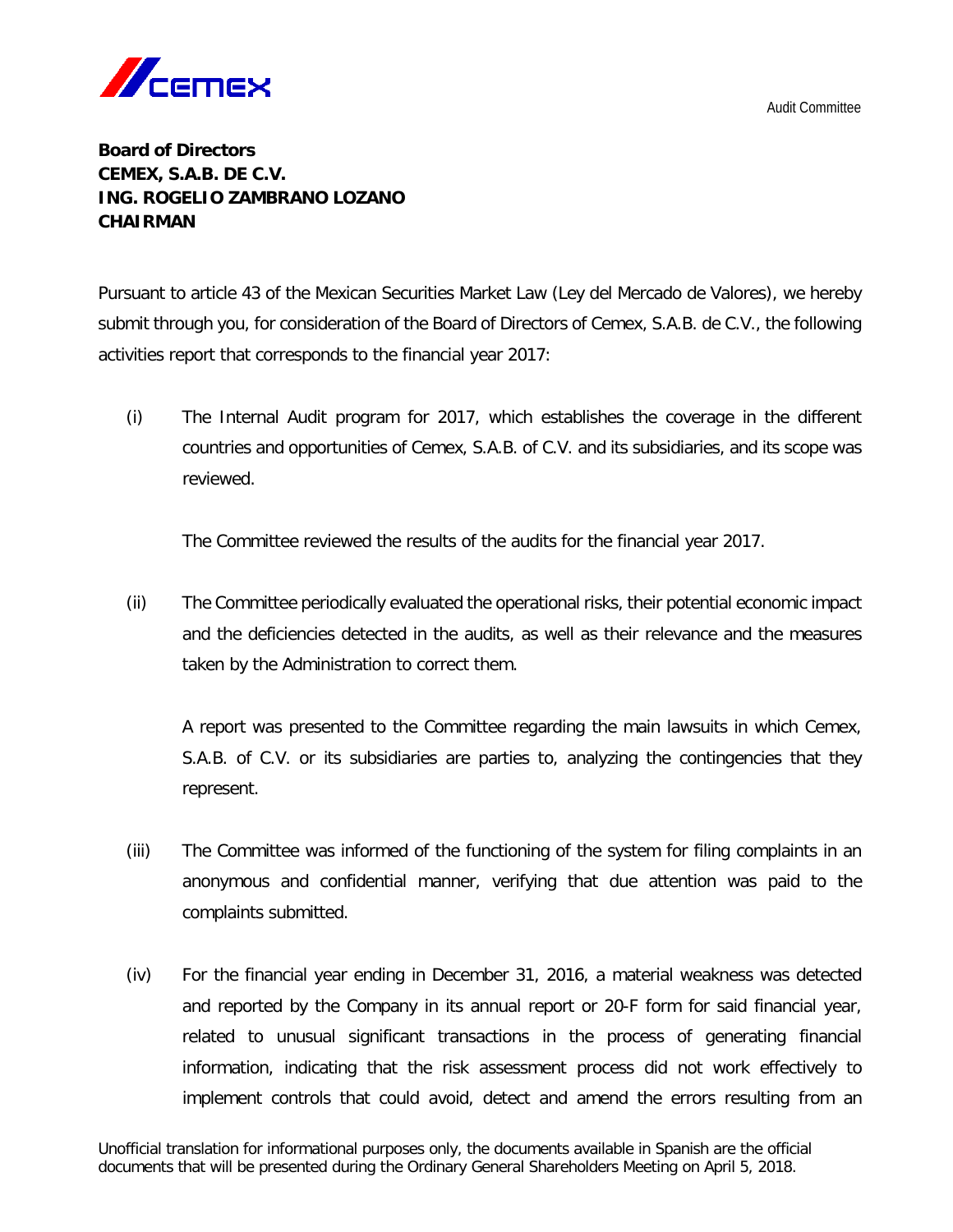

apparent collusion of certain executives in Colombia and the lack of compliance with controls by management in relation to significant unusual transactions in Colombia in relation with the Maceo case, which is why monitoring controls were insufficient to detect non-compliance with policies related with financial information of significant unusual transactions; the foregoing did not involve the restatement of financial statements in that financial year. Due to this material weakness, a remediation plan was submitted in 2017 to the Committee to correct the deficiencies detected.

Currently, the testing program for the internal control systems is in the process of being reviewed to verify the efficiency of the corresponding controls pursuant to applicable regulations.

- (v) The Committee recommended that the Board of Directors continue the services of the External Audit firm KPMG Cárdenas Dosal S.C.; as well as the fee budget submitted by said firm; verifying that services that are not permitted by the applicable law are not provided; the independence of the Audit firm, as well as compliance with the rotation of the responsible partner.
- (vi) The external auditors attended the Committee sessions, reporting on their review to the internal control systems and monitoring the implementation of the remediation plan to address the aforementioned material weakness.

The auditors discussed with the Committee the relevant events and their impact on the Financial Statements during the 2017 fiscal year, as well as the main contingencies, the follow-up given during the year, as well as the deficiencies found, which were considered not material.

(vii) The Financial Statements of the Company and its subsidiaries, audited for fiscal year 2017, as well as those of Cemex, S.A.B. of C.V., authorizing them to be submitted to the Board of Directors and, in due course, to the General Shareholders Meeting.

The most significant aspects during 2017 where: (i) on January 31st, the sale by a Cemex, S.A.B. de C.V. subsidiary in the United States relating to the business of concrete pipes to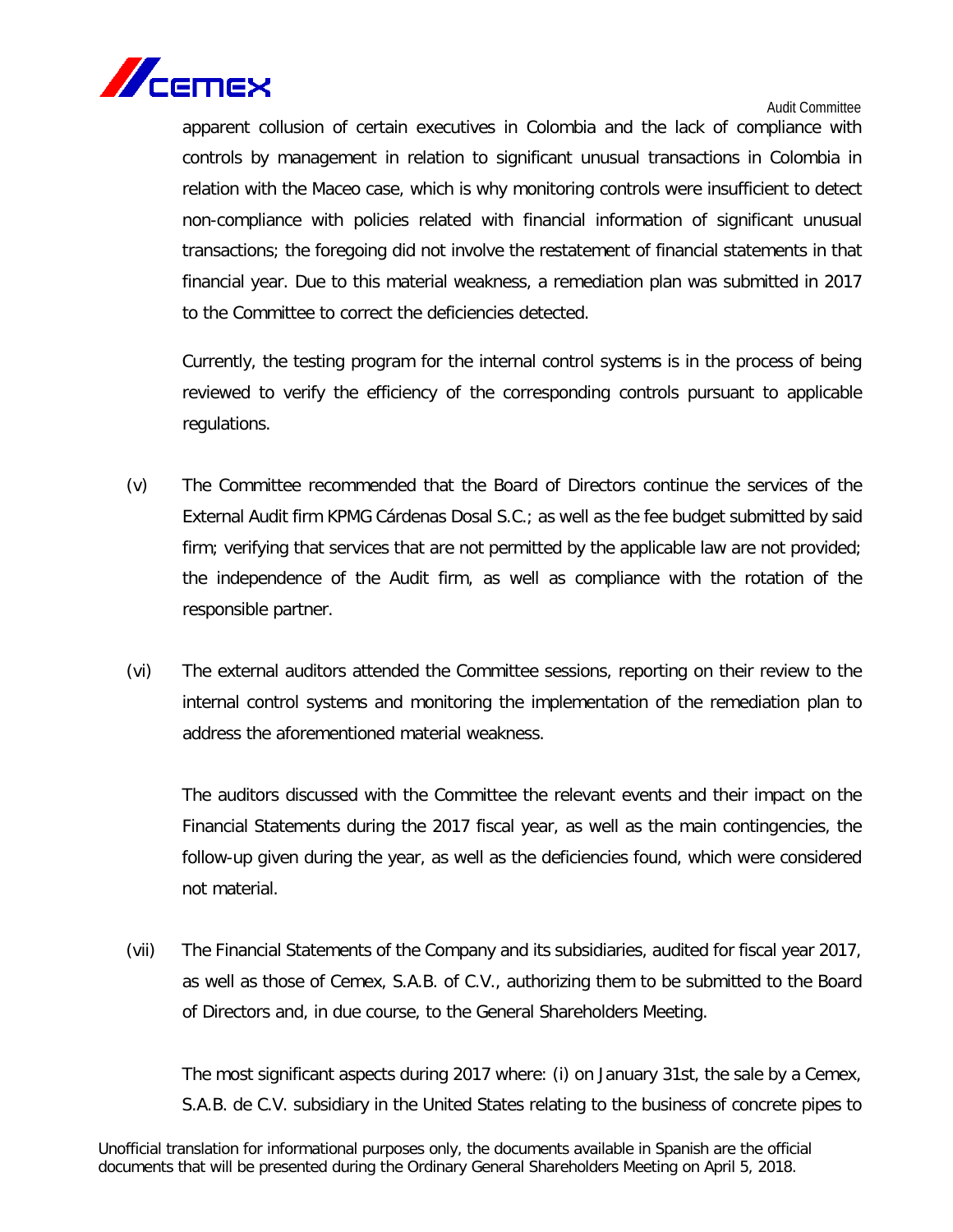

Quikrete for US\$500 million plus a contingent consideration of US\$40million based on future performance; (ii) on February 1, the execution by Cemex Holding Philippines, Inc. of a long-term unsecured term loan facility in Philippine pesos with BDO Unibank for approximately US\$280 million; (iii) on February 1, the consolidation of Trinidad Cement Limited for purposes of CEMEX's financial reports, resulting from the offer by Sierra Trading, a subsidiary of Cemex, S.A.B. of C.V., to the shareholders of Trinidad Cement Limited by means of which Sierra Trading acquired 113,629,723 shares of Trinidad Cement Limited, which, together with the pre-existing participation of Sierra Trading in such company, represent approximately 69.83% of all outstanding Trinidad Cement Limited shares; (iv) on February 10, the closing of the sale of the cement plant in Fairborn, Ohio and a cement terminal in Columbus, Ohio to Eagle Materials Inc. for US\$400 million; (v) on February 13, the public tender offer made by Cemex, S.A.B. of C.V. to acquire up to US\$475 million aggregate principal amount of the 7.25% senior secured notes due 2021, the 6.5% senior secured notes due 2019 and the 9.375% senior secured notes due 2022, which resulted in the acquisition of US\$385.1 million aggregate principal amount of the 7.25% senior secured notes due 2021 and US\$89.9 million aggregate principal amount of the 6.5% senior secured notes due 2019; (vi) on February 15, the sale of 45,000,000 common shares of Grupo Cementos de Chihuahua, S.A.B. of C.V. at a price of \$95 pesos per share in a public offering to investors in Mexico authorized by the Mexican National Banking and Securities Commission (*Comisión Nacional Bancaria y de Valores*) and in a parallel private placement to eligible investors outside of Mexico; (vii) during March, the renewal of the programs for the sale of trade accounts receivable outstanding in the United States of America, France and the United Kingdom, with the expiration of said programs scheduled for March 2018; (viii) the ordinary annual general meeting of shareholders of Cemex, S.A.B. of C.V. held on March 30, 2017, where, among other things, two increases in the variable portion of the capital stock of Cemex, S.A.B. of C.V. were approved, one for \$ 4,684,960.14 M.N. through the issuance of up to 1,687,294,989 nominative common ordinary shares without expression of nominal value and the second for \$716,365.38 M.N. through the issuance of up to 258,000,000 nominative common ordinary shares without expression of nominal value, and the appointment of the members of the CEMEX, S.A.B. de C.V.'s Board of Directors including new members Ramiro Gerardo Villarreal Morales and Marcelo Zambrano Lozano; (ix) in relation to the contract entered into with Duna-Dráva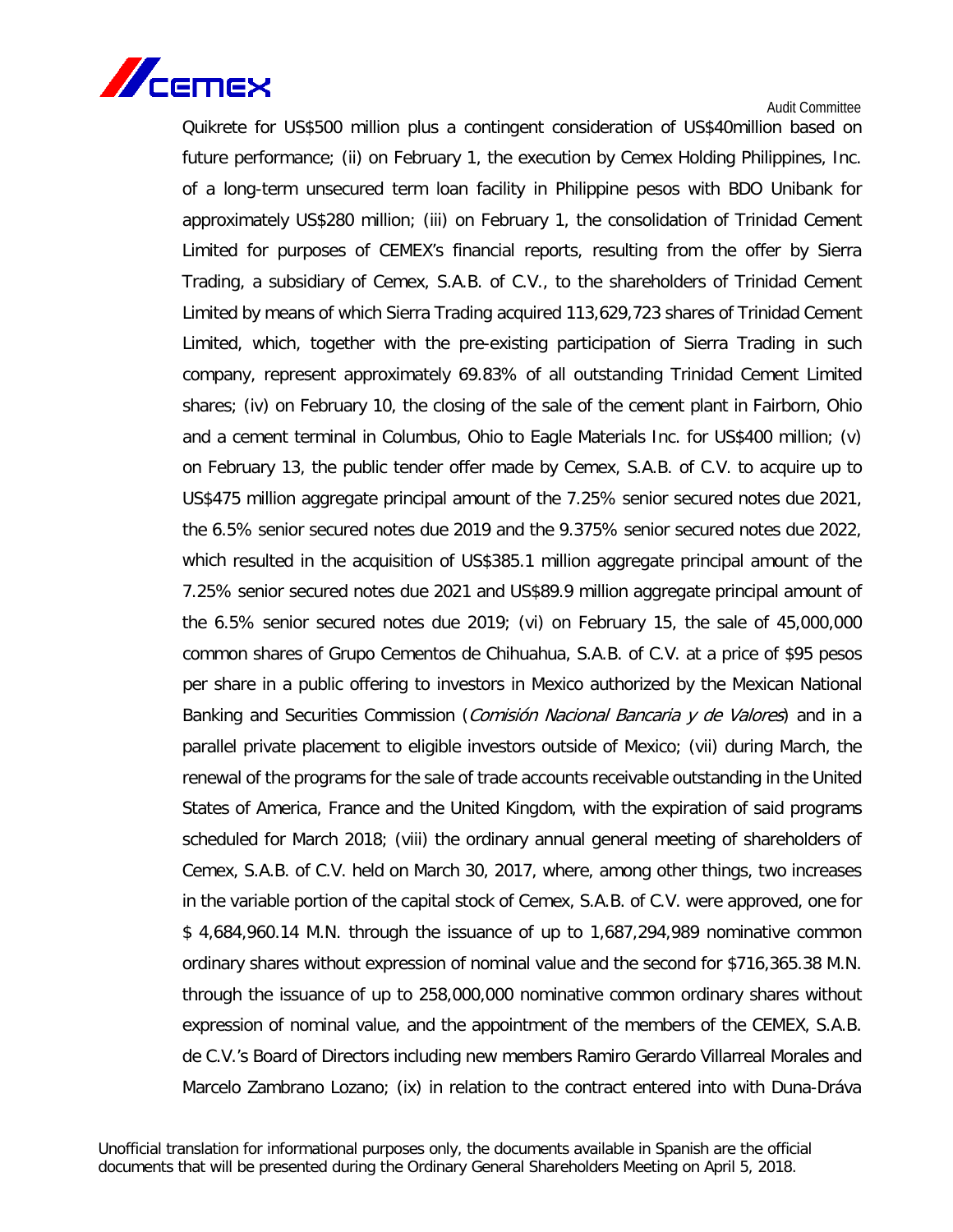

Cement Kft. on August 12, 2015 for the sale of CEMEX's operations in Croatia, the issuance by the European Commission on April 5, 2017 of a decision that does not allow the aforementioned sale to take place, hence the sale cannot be completed and CEMEX maintains its operations in Croatia; (x) on May 31, the amortization by Cemex Finance LLC of the remaining amount of  $\epsilon$ 400 million of the Euro-denominated April 2021 notes; (xi) on June 19, the conversion by some institutional holders of US\$325 million of the total amount of the Dollar-denominated optionally convertible subordinated notes due March 2018 in exchange for 43 million of Cemex, S.A.B de C.V.'s American Depositary Shares; (xii) on June 30, the sale by one of the subsidiaries of Cemex, S.A.B. de C.V. in the United States of its construction materials business in the Pacific Northwest of the United States consisting of aggregate, asphalt and concrete operations in Oregon and Washington to Cadman Materials, Inc., part of Lehigh Hanson, Inc. and HeidelbergCement Group's subsidiary in the United States, for approximately US\$150 million; (xiii) on July 19, 2017, the closing of the facilities agreement by Cemex, S.A.B. of C.V. and some of its subsidiaries for approximately US\$4 billion (in total), whose proceeds were used to refinance the indebtedness incurred under a credit agreement existing at that time; (xiv) on September 20, notification by the Spanish Central Administrative Economic Court (Tribunal Económico Administrativo Central) of the adverse resolution in relation to the appeal against the fines imposed by the Spanish tax authorities arising from the challenge of the tax losses reported by Cemex España, S.A. in 2006 to 2009; (xv) on September 25, the purchase of the total amount of US \$ 700,618,000 of its 9.375% senior secured notes due 2022 through a cash tender offer; (xvi) on September 27, the sale of 31,483,332 common shares of Grupo Cementos de Chihuahua, S.A.B. de C.V. for approximately US\$168 million, which represented 9.47% of the share capital of said company, as well as the signing of forward contracts on the price of the shares of Grupo Cementos de Chihuahua, S.A.B. of C.V. with two financial institutions, which are payable in cash but can be terminated early; (xvii) on November 28, the issuance of  $\epsilon$  650 million of Euro-denominated 2.750% senior secured notes due 2024; (xviii) on December 10, amortization by Cemex, S.A.B. of C.V. with respect to its 6.5% senior secured notes due 2019; and (xix) on December 22, the enactment of the largest tax reform in the United States since 1986, which entered into effect on January 1, 2018, which includes significant changes, among which the following stand out: a) reduction of the rate from 35% to 21%, b) repeal of the alternative minimum tax, c)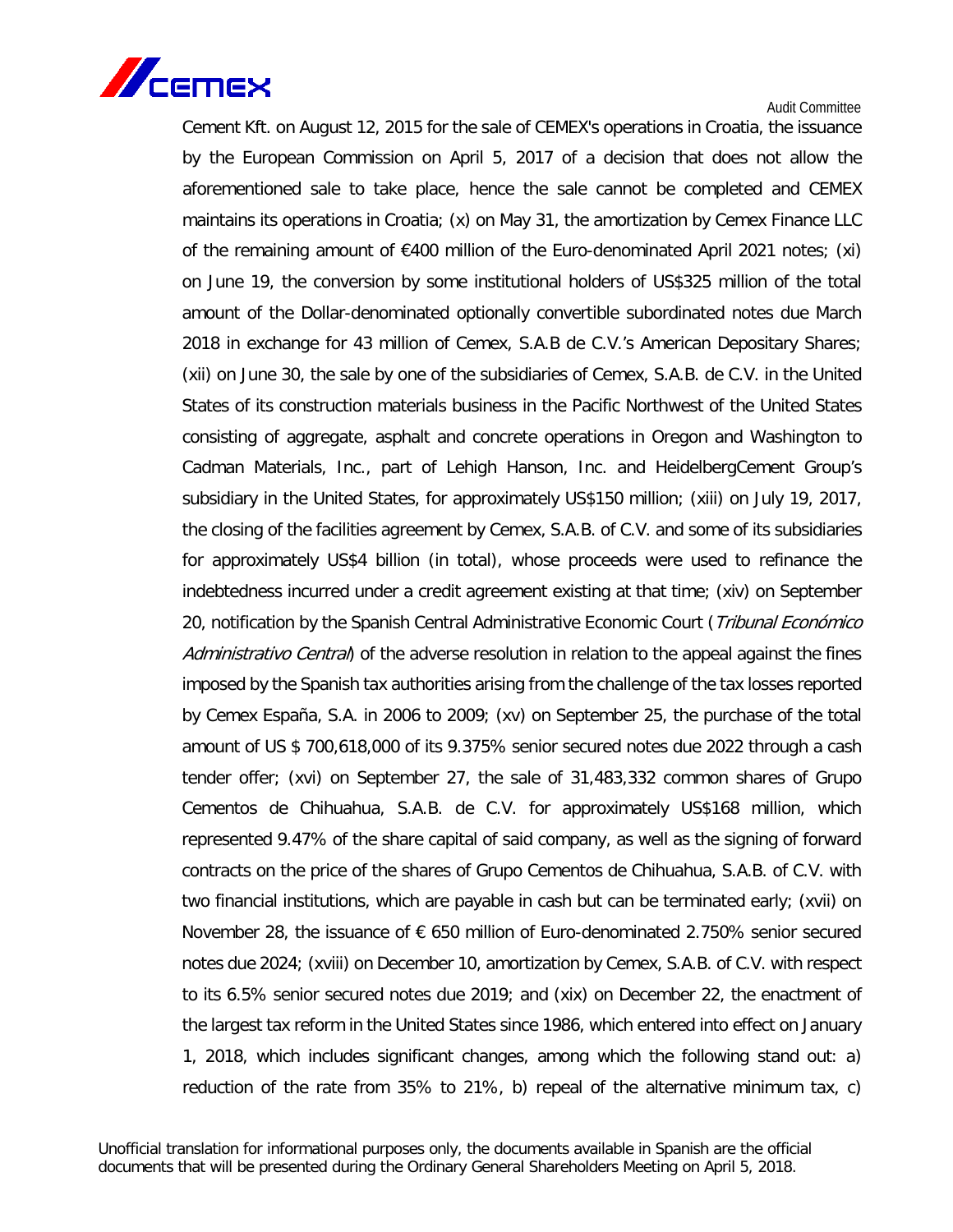

limitation of interest expense, d) use of losses. There are issues within the same reform that have not yet been regulated by the regulatory bodies in that country, the effects of these changes will be evaluated to the extent that they are defined and there is consensus regarding the applicable tax and accounting regulations. The company included the effects of this reform in its determination of the deferred tax of the US entities at the close of the fiscal year of 2017

- (viii) The main critical accounting policies during this year considering the type of operations were: income taxes (current and deferred), recognition of income, impairment of longlived assets and accounting estimates, mainly in accordance with the provisions and contingencies on legal proceedings in progress.
- (ix) As to compliance with the provisions of the securities authorities of the United States:
	- (i) The company's compliance with the securities markets laws to which it is bound was reviewed, following up the process of delivering information to the Securities and Exchange Commission of the United States derived from the investigation they are carrying out in relation to the Maceo case in Colombia.
	- (ii) As of the date of this report, the Company and the external auditors are in process of finalizing the internal control's tests, mainly in relation to the year's closing controls and certain controls at the entity level. Likewise, after having identified the existence of a material weakness regarding internal controls, as mentioned above, the internal control tests on the remediation plan are currently in the process of being completed in order to correct the control deficiencies since the aforementioned failures were detected.

The Committee made sure that Management properly followed the recommendations and corrective actions suggested by the external auditors with no irregularities or material flaws thereto, and issued their opinion on the various matters within its scope which were submitted to the Board of Directors, the compliance with the resolutions related to Shareholders' Meetings and Board of Directors' Meetings was also reviewed.